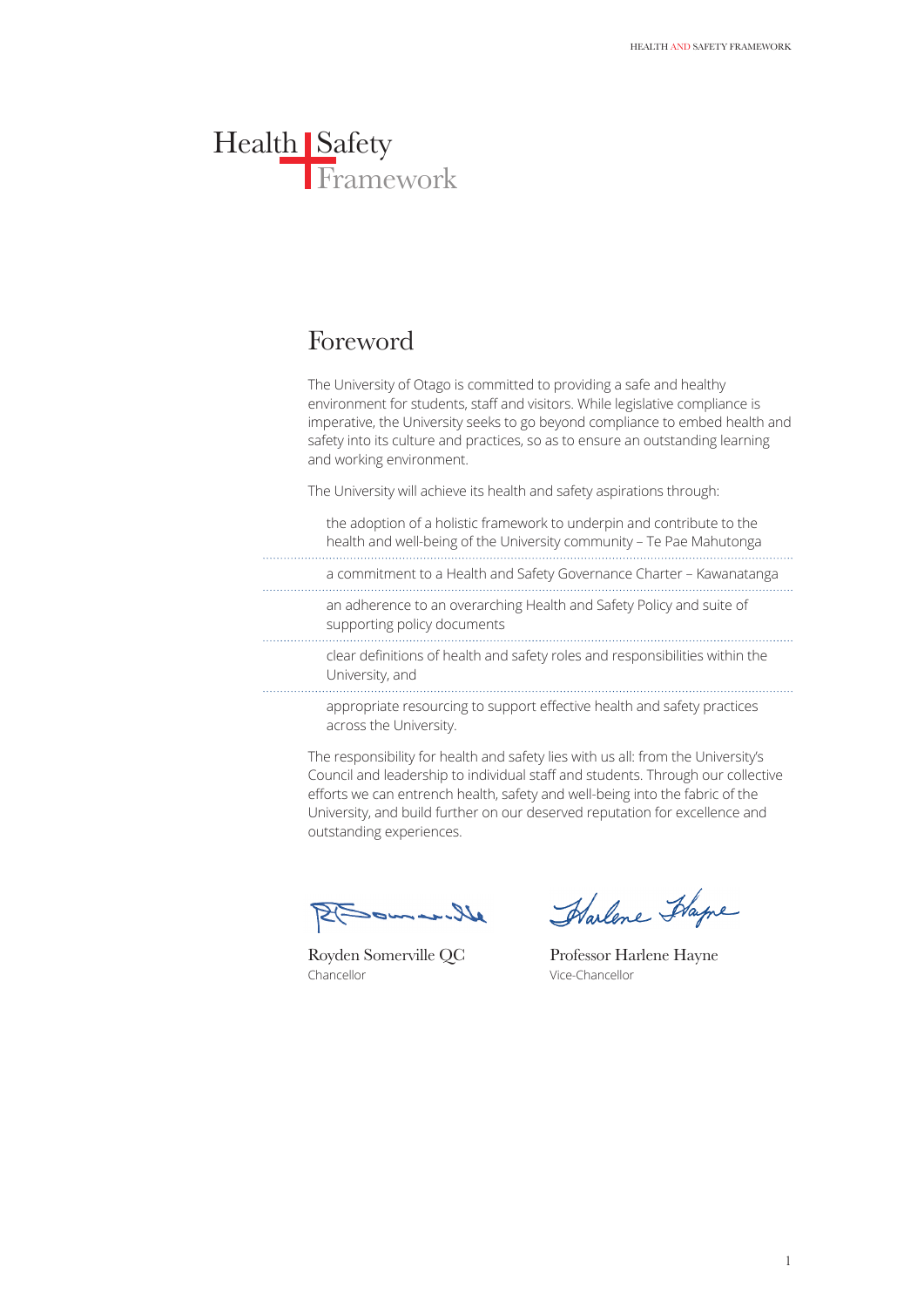

Toiora Healthy Lifestyles



Te Mana Whakahaere Autonomy/Self Responsibility

He aha te mea nui o te ao? He tangata! He tangata! He tangata!

# Te Pae Mahutonga

University of Otago Occupational Health and Safety Framework

Te Pae Mahutonga, the Southern Cross, is easily recognised in the Otago skies. The constellation has four central stars arranged in a cross and two separate stars, the Pointers, arranged in a straight line, and has long been used as a navigational aid.

The symbol of the Southern Cross has been developed as a Māori model of health; Te Pae Mahutonga, by Sir Mason Durie (1999). The two pointer stars represent Te Mana Whakahaere - autonomy and self-responsibility for health and Ngā Manukura – leadership. The four cross stars represent the key areas of Māori health: Mauriora – cultural identity, Waiora – physical environment, Toiora – healthy lifestyles, and Te Oranga - participation in society.

Traditionally within New Zealand, health and safety has been compliance driven, and the record shows that this is not a successful approach, as evidenced by the Pike River independent taskforce report. It is clear that health and safety needs to be about people, and looking after people at work, and that there is a moral obligation for the prevention of any harm in the workplace. Te Pae Mahutonga provides a New Zealand specific, integrated model that can be applied to health and safety at the University.

The University of Otago is a unique workplace community, and the charter and strategic deliverables need to be about people and achievements, and the striving for excellence in research and teaching. The University of Otago health and safety systems should not only prevent harm, but should also increase the benefits of working. Te Pae Mahutonga is a holistic model of health that embraces and enhances health and wellbeing, inclusive of safety.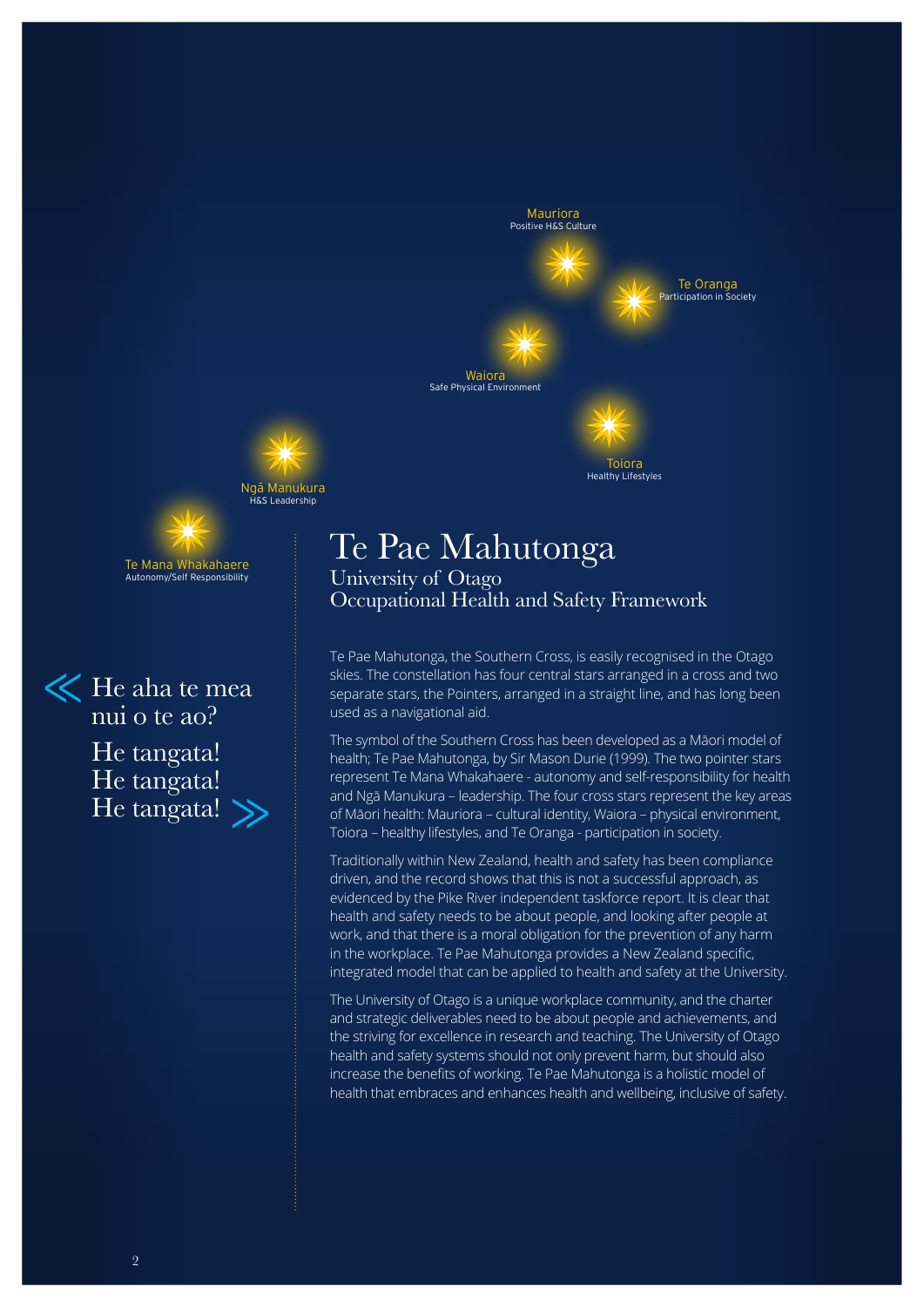## Te Mana Whakahaere: Autonomy/Self Responsibility

Health and safety should be fully integrated into the activities of the university. Everyone is required to be involved and responsible for their own health and safety and that of their colleagues. There needs to be a sense of ownership and control, with an opportunity to participate freely in determining how health and safety is managed. As individual capability levels grow, so will health and safety performance.

#### Health and Safety Te Mana Whakahaere would mean that:

- Everyone takes responsibility for working in a safe manner and looking after their work colleagues.
- Everyone is empowered to report any health and safety improvements and be aware that they will be listened to.
- Everyone reports events incidents, injury, illness and near misses.
- Everyone is willing to be involved in audits, inspections and investigations.
- Everyone knows where to get information and assistance with health and safety.
- A 'no blame' culture exists with no fear about reporting events.

## Ngā Manukura: Leadership

A mature safety culture that has strong leadership and demonstrates commitment and support for providing a safe and healthy workplace moves an organisation's health and safety system from being reactive and compliance driven, to being enabling and continually improving health and safety.

#### Health and Safety Ngā Manukura would mean that:

- Management commitment to health and safety is evident (budget, resources and time).
- Health and safety is treated seriously and is a standing agenda item at meetings.
- Regard is had for individuals' personal and work problems, and there is direct and rapid action to identify and resolve individual problems in a caring and concerned manner.
- There is visible management, with managers appearing in the workplace and communicating about health and safety.
- Managers have an open door policy for reporting health and safety issues and concerns, and appropriate structures are in place (committees, Departmental Health & Safety Officers (DHSOs), and managers who will act on health and safety issues).
- Health and safety goals are not compromised by work demands and contribute positively to the University.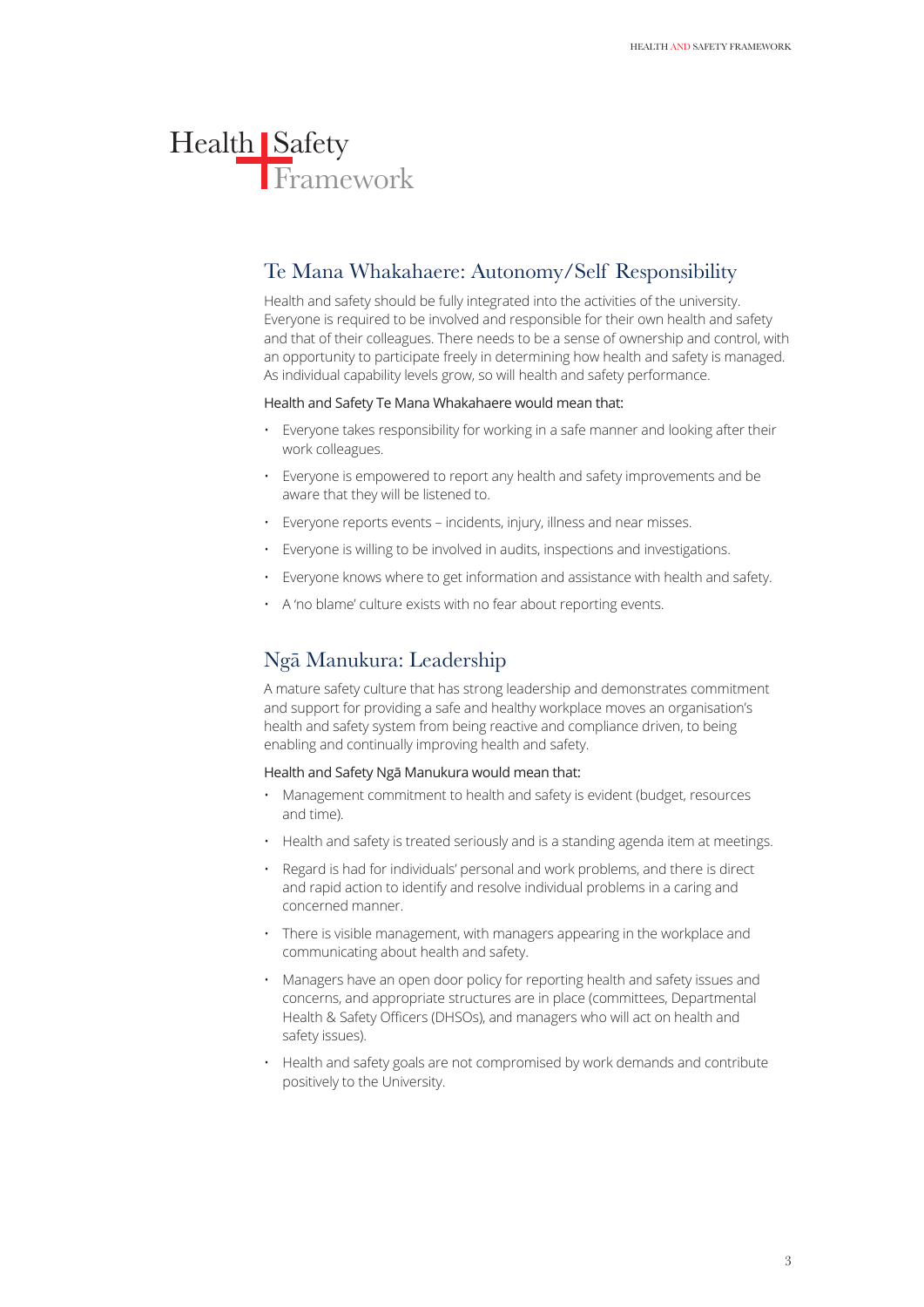## Mauriora: Positive Health and Safety Culture

The identity and culture of the University influences staff, students and the communities in which they are based. This includes how the University values health and safety and how it demonstrates these values.

#### Health and Safety Mauriora would mean that:

The University of Otago is a people first University, which provides a safe and healthy place of work that aims not only at preventing harm, but also at increasing the health and well-being of staff, students and the community.

- The University of Otago provides leadership for the way health and safety is implemented in the tertiary sector in NZ.
- Health and safety at the University of Otago enhances and enables safe research and teaching, and will not stifle research and other activities.
- The University of Otago develops and supports staff and students so they are aware of health and safety.

### Waiora: Physical Environment

The University of Otago provides a safe environment and workplace for all staff, students and others. The work environment is free of contaminants, and occupational health is fostered to prevent the effects of work related ill health.

#### Health and Safety Waiora would mean that:

- The environment is clean and free of contaminants.
- Work tasks are designed to ensure a safe working environment.
- Activities are appropriately assessed to ensure a safe work environment.
- When buildings are planned and designed, end user input will be utilised to ensure they are fit for purpose.
- Health and safety systems are monitored, audited and continually improved.

## Toiora: Healthy Lifestyles

The University of Otago encourages healthy lifestyles within the University community. Wellbeing and health improvement initiatives need to be delivered through the workplace.

#### Health and Safety Toiora would mean that:

- Staff with non-work related injury and/or illness are supported to remain at work or return to work, alongside the Accident Compensation Corporation (ACC) Partnership Programme.
- A flexible management approach is implemented to allow staff to care for family and those that are important to them, in times of need.
- Health initiatives are available to staff.
- Smoking cessation support is available and free to staff and students.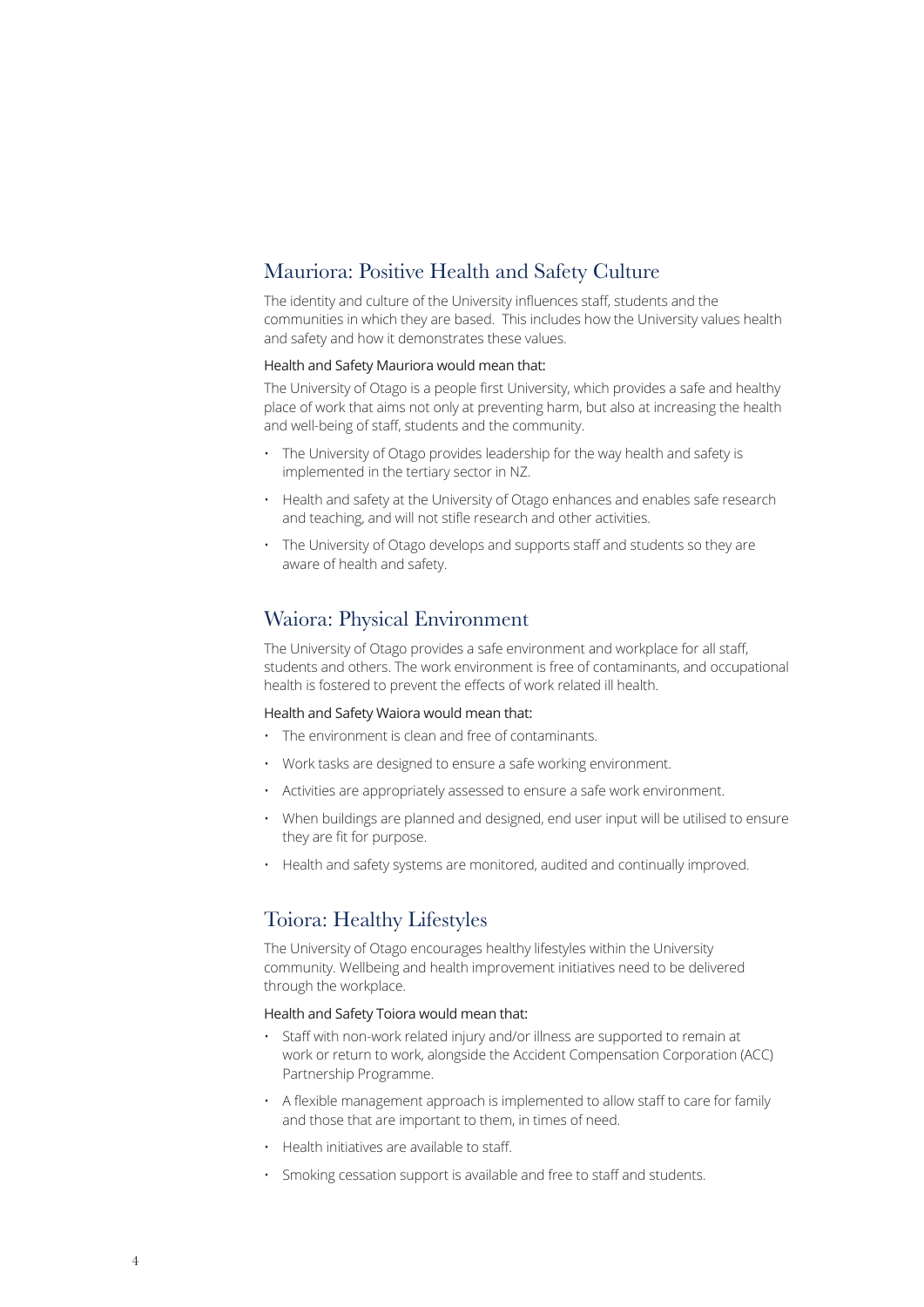## Te Oranga: Participation in Society

Community service and participation is a requirement of the University's strategic direction and the 'Town and Gown' relationship is very important. Producing health and safety conscious and competent graduates directly improves health and safety in New Zealand workplaces.

#### Health and Safety Te Oranga would mean that:

- University of Otago graduates are recognised as health and safety conscious and prepared.
- The University of Otago is a leader in health and safety in the tertiary sector.
- The University of Otago works in partnership with contractors and community partners to actively manage risks to health and safety.
- The community recognises the University as being health and safety conscious.



A mature safety culture that has strong leadership moves an organisation from a reactive and compliance driven focus Health and Safety system, to an enabling and continuous improvement culture.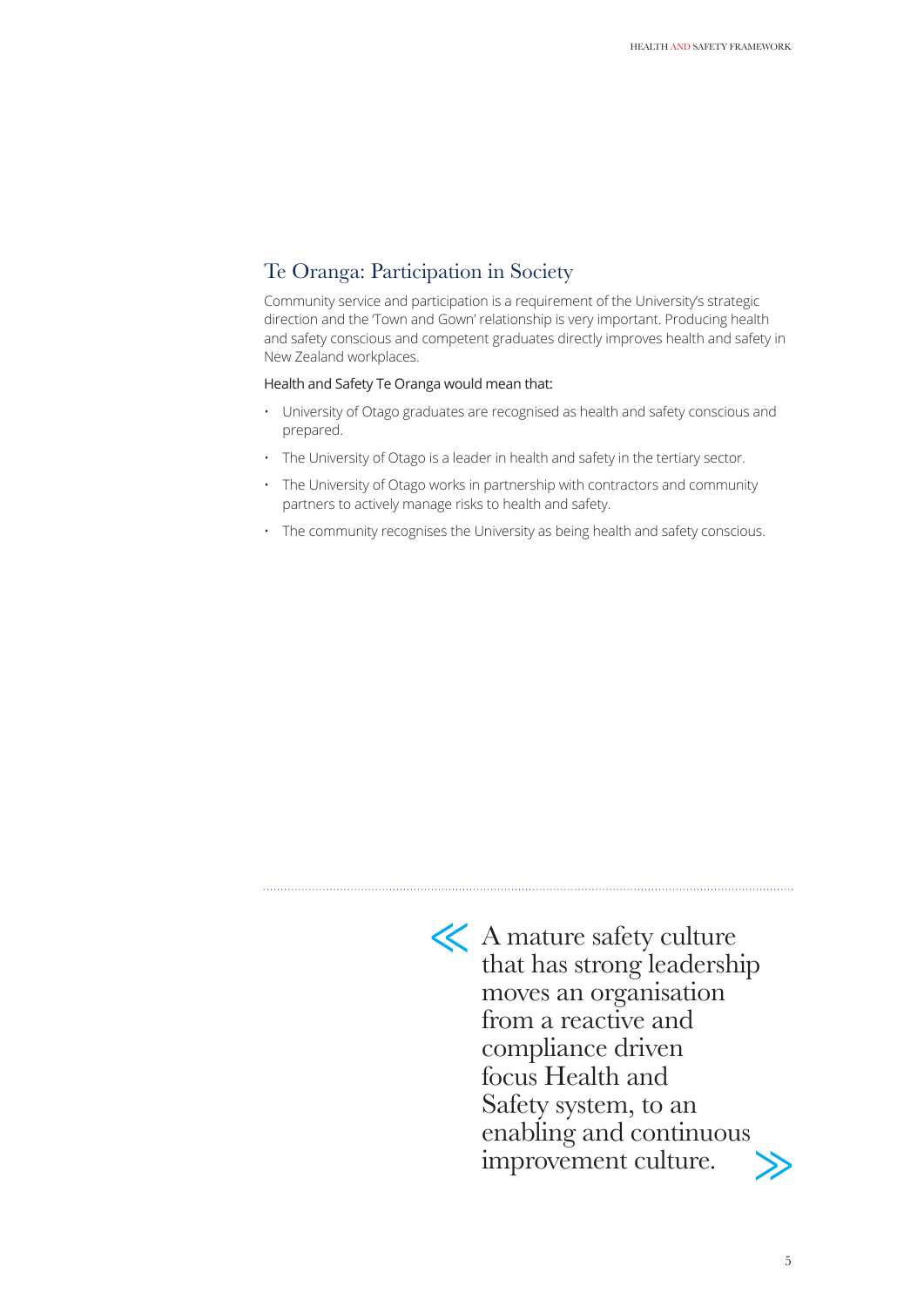

## Health and Safety Governance Charter – Kawanatanga

1.1 As the University's governing body, the Council is responsible for the health and safety of all persons within the University community. This includes staff, students, visitors, and others on campuses or affected by work activities conducted by the University.

The Council is required to:

- gain an understanding, in respect of health and safety, of the nature of the operations of the business or undertakings of the University, and generally, of the hazards and risks associated with those operations
- satisfy itself that the University has appropriate policies and practices for health and safety in place, and has effective measures to implement and review them
- ensure that a Health and Safety Committee is established, meets regularly, receives regular management reports, and reports directly to Council
- ensure that there are effective mechanisms by which staff are consulted on health and safety, and that staff understand their responsibilities in respect of managing risks to health and safety
- ensure that facilities are provided to enable staff to appoint health and safety representatives and to enable these representatives to discharge their responsibilities
- ensure reviews and audits are undertaken to verify that the statutory obligations and policies of the University are being met
- ensure the ongoing development of up-to-date health and safety risk management plans.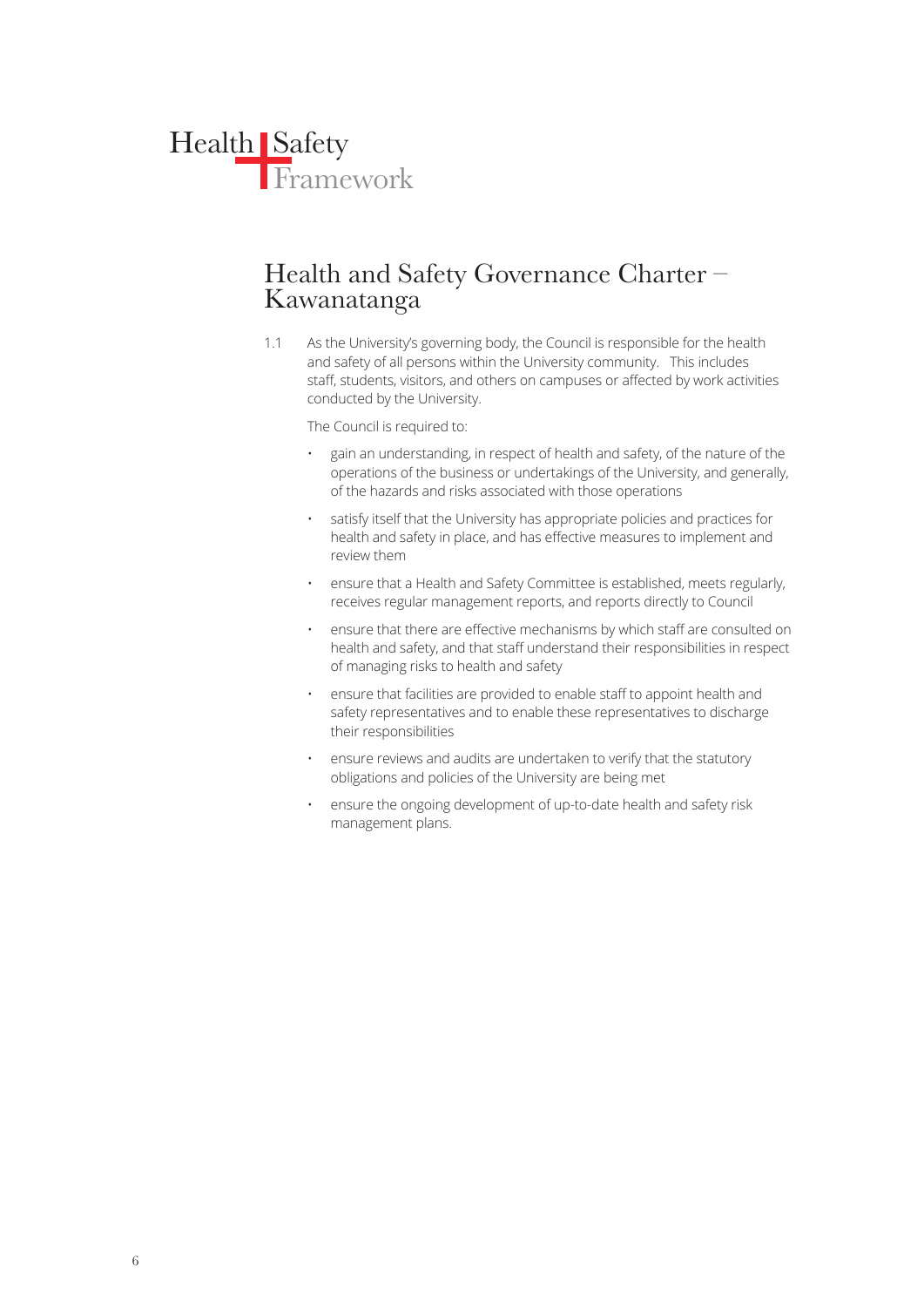1.2 In discharging these responsibilities, the Council is advised in particular by the Vice-Chancellor, the Chief Operating Officer, and the Head, Health and Safety Compliance.

The Council will:

- receive regular reports from the Head, Health and Safety Compliance, the Health & Safety and Ethics Compliance Committee, and the Audit and Risk Committee
- be kept up to date with the key risks or dangerous activities undertaken across the University campuses
- ensure that the University has appropriate processes for receiving and considering information regarding incidents, hazards and risks, and for responding in a timely way to that information
- be notified of any incidents carrying significant risk to health and safety, of any enforcement action taken against the University by WorkSafe New Zealand, the Ministry of Primary Industries, Accident Compensation Corporation, Environmental Protection Authority, Maritime New Zealand, the Fire Authority, the New Zealand Police Authority, and other relevant authorities, and of the action taken in respect of such incidents or enforcement action
- ensure that the University has available, and utilises, appropriate resources and processes to eliminate or minimise risks to health and safety from work carried out as part of the conduct of its business or undertakings
- ensure that the implementation of health and safety policies and practices are reasonably resourced.



 $\left\langle \right\rangle$  the Council is responsible for the health and safety of all persons within the University community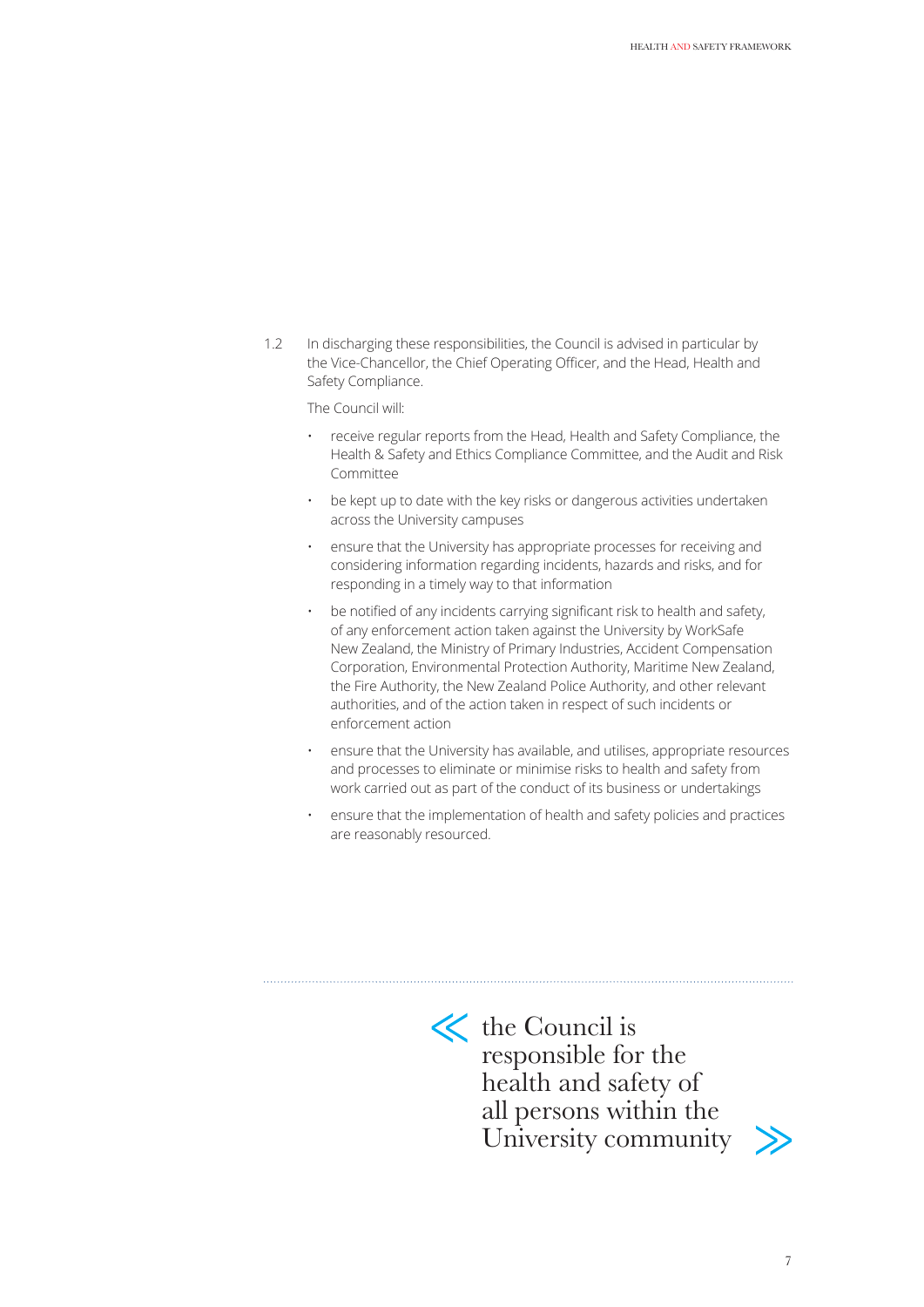## Health and Safety Policy

| Category or Type                 | Health and Safety                  |
|----------------------------------|------------------------------------|
| Originally approved by, and date | Vice-Chancellor, May 2008          |
| Date Policy will take effect     | 1 May 2008                         |
| Last approved revision           | Council, 11 October 2016           |
| Sponsor                          | <b>Chief Operating Officer</b>     |
| Responsible Officer              | Head, Health and Safety Compliance |
| Review date                      | 11 October 2018                    |

## Purpose

The health, safety and welfare of workers and students is of prime importance at the University of Otago, and it is the University's intention, to meet the legislative requirements, to strive for excellence in health and safety management and to be a national leader within the tertiary sector.

## Organisational Scope

All University of Otago workplaces, workers, students, visitors, and members of the public lawfully on University sites.

## Policy Content

- 1. It is the policy of the University, so far as is reasonably practicable, to protect the health, safety and welfare of all workers, students, and people on site, and to act in compliance with our legal obligations, including New Zealand standards and codes of practice relevant to the University.
- 2. Within this policy, the University aims to manage effectively the risk of hazards arising from its facilities or activities, and in particular the University will:
	- a. provide and maintain a safe working environment, plant and systems for workers, students and visitors that are safe and without risk to health
	- b. provide such information, instruction, training and supervision as is necessary, to ensure that risks of hazards to health and safety are identified, understood and managed effectively
	- c. establish health and safety objectives which will be reviewed each year through internal audit processes and performance review processes to ensure continual improvement in health and safety management
	- d. support workers through the provision of resources to achieve the required health and safety objective outcomes
	- e. require accurate reporting, notification and investigation of all injuries and incidents
	- f. provide prompt, effective work-based rehabilitation for all work-related injuries, and non-work injuries where appropriate and possible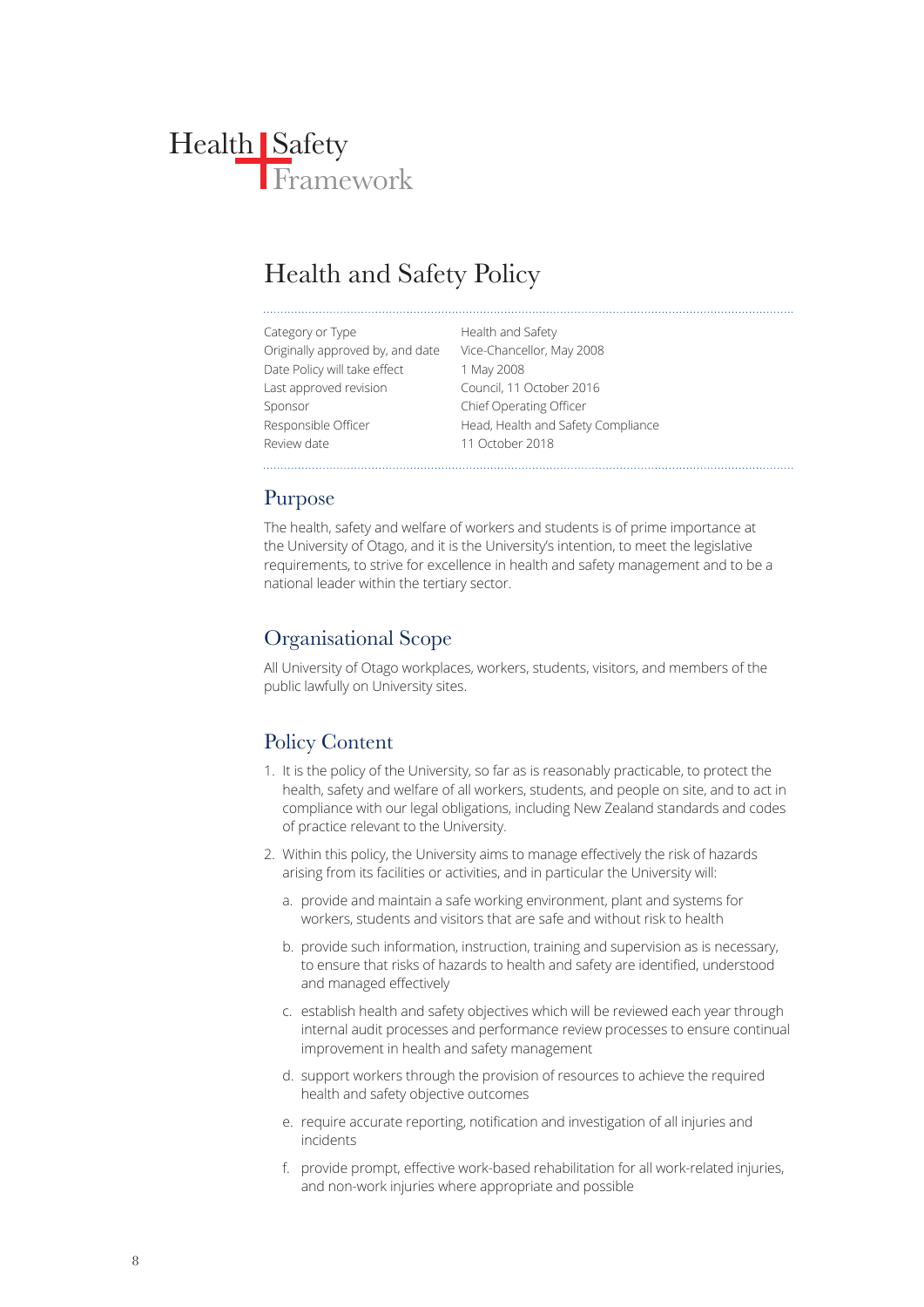- g. provide the training and information necessary to the University's leaders to ensure an appropriate level of competency in health and safety related matters
- h. foster and encourage education in safe working practices for students who in turn will become workers when they leave the University
- i. provide adequate consultation processes for health and safety matters, and actively encourage participation of students, and workers and their representatives, including union representation
- j. provide a comprehensive occupational health and safety management system
- 3. All University of Otago workers have responsibilities under the legislation requiring that no action, or inaction by the worker, causes harm to themselves or any others in the workplace. In particular, the University of Otago requires all workers to:
	- a. report all incidents and injuries as soon as practicable after the event
	- b. participate in the health and safety management systems in operation within the University, including the wearing of safety equipment provided
	- c. report to relevant health and safety staff any identified risks to health and safety of staff, students or visitors
	- d. actively participate in rehabilitation for work related injuries/illnesses.
- 4. The University's health and safety performance will be monitored and reviewed by:
	- a. quarterly reports to Council and the Vice Chancellor's Advisory Group from the Head, Health and Safety Compliance on health and safety performance
	- b. the annual health and safety performance report including goal setting and achievements, policy reviews, significant events, corrective actions and auditing results
	- c. external audits including the annual ACC audit process.

### Related Policies, Procedures and Forms

Legislation Health and Safety at Work Act 2015 University Health and Safety Policies and Guidelines Additional

ACC Partnership Programme Agreement

#### Contact for further information about this Policy

If you have any queries regarding the content of this policy or need further clarification, contact Andrea McMillan (Head, Health and Safety Compliance) at andrea.mcmillan@otago.ac.nz or (03) 479 7380.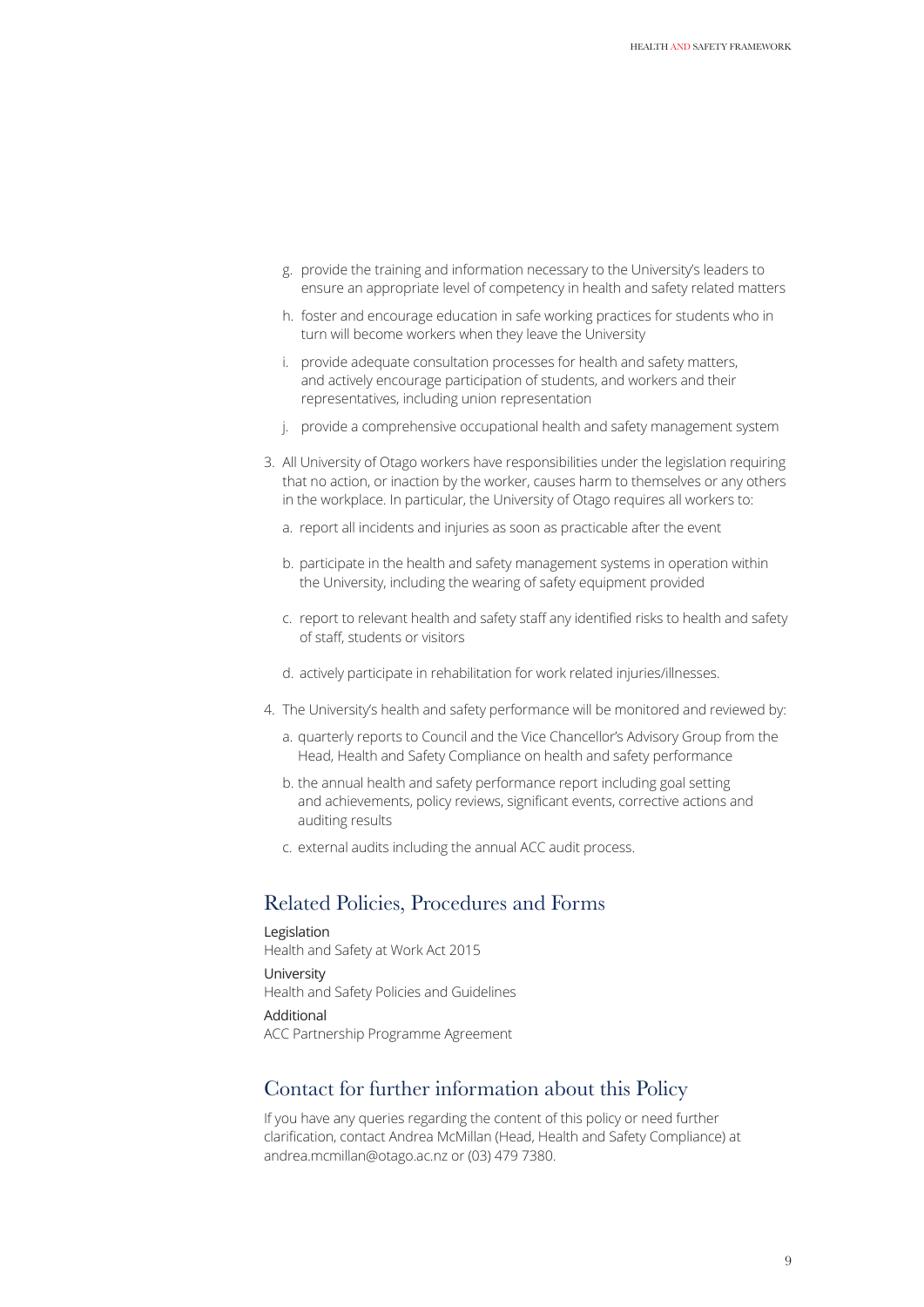

## Health and Safety Roles and Responsibilities

This document outlines the specific health and safety responsibilities by position within the University of Otago Occupational Health and Safety Management System.

## Council (Officers of the University)

The Council is the University's governing body and has overall responsibility for managing the University's corporate risks, including those related to health and safety. Council has delegated responsibility for deciding the University's health and safety management strategy and formulating safety policy to the Vice-Chancellor and the University management.

## Vice Chancellor (Officer of the University, PCBU)

The Vice-Chancellor (VC) is the employer of all staff and is the person with legal responsibility for conducting a business or undertaking (PCBU), and along with the University Council is responsible for ensuring that relevant health and safety legislation is complied with by the University.

#### The Vice-Chancellor must ensure that:

- the University has in place relevant policies and methods for managing any resource to enable the health and safety of staff, students and authorised visitors to the University.
- The Vice-Chancellor must ensure that strategies, systems, resources and procedures are in place to provide for the implementation of any policies and associated protocols involving health and safety.
- all policies and procedures in respect of managing risks to health and safety are communicated to staff.
- the University Health & Safety and Ethics Compliance Committee is kept fully informed of any relevant matter involving the identification, assessment and management of risks to health and safety involving the University.
- the policies for managing risks to health and safety are reviewed on a biennial basis.
- there is no impediment within the reporting systems to anyone raising a matter relating to risks to health and safety.

The Vice-Chancellor also has the authority to take whatever executive action is considered necessary to manage risks to individuals and/or to the University community. In exceptional circumstances, this may include summarily closing down University buildings, sites, operations or activities.

On a day-to-day basis, the Vice-Chancellor delegates this executive action to senior members of staff. In the absence of the Vice-Chancellor an Acting Vice-Chancellor is always nominated.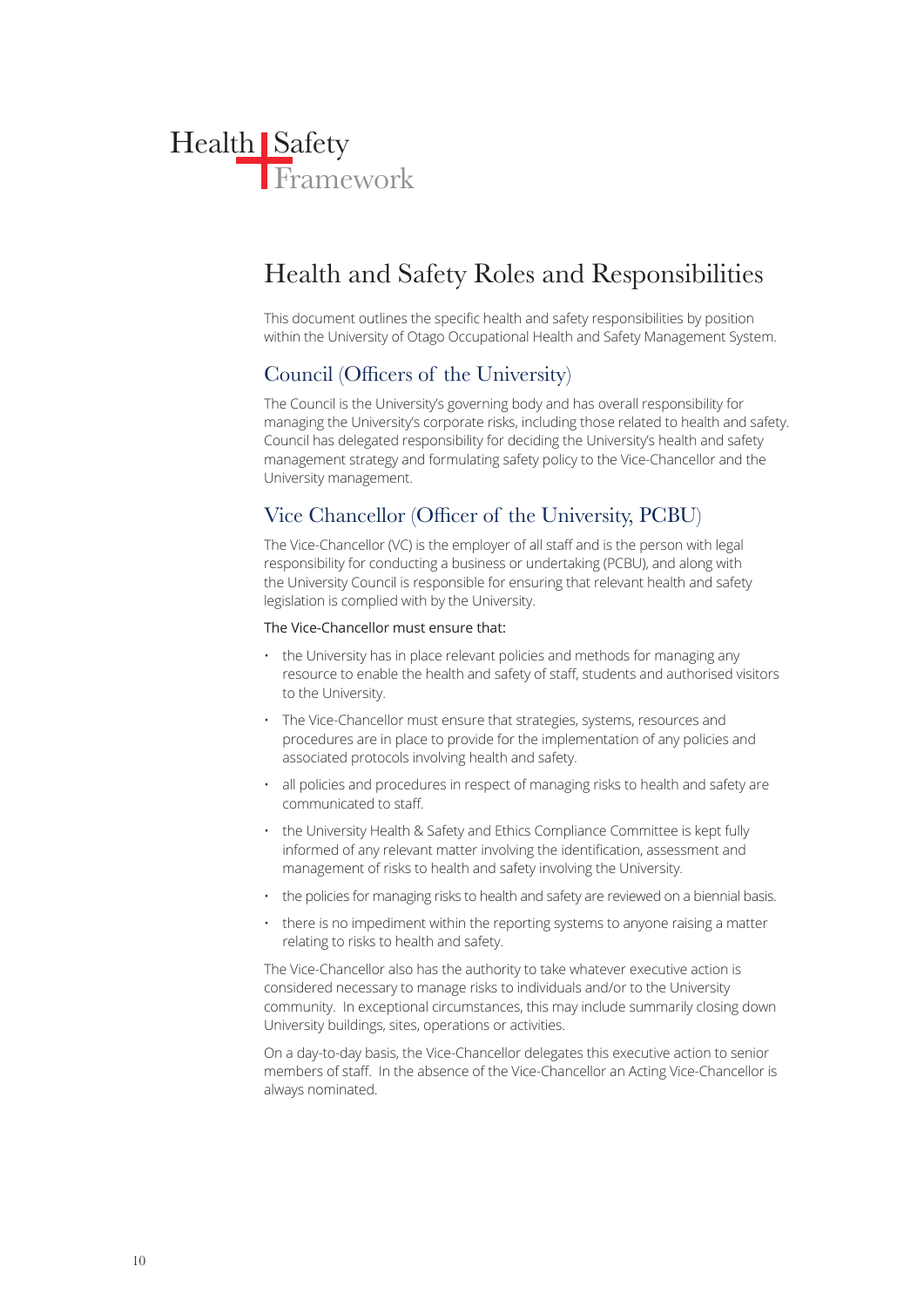## Senior Management

Senior Management (VC, DVCs, PVCs, Directors, COO, CFO) have key health and safety responsibilities for developing, implementing and improving the University's health and safety system as an integral part of day-to-day operations, with support from the Central Health and Safety Team. This is achieved through:

- complying with the requirements of University Health and Safety policies, codes of practice, compliance manuals, guidelines and procedures
- providing leadership and direction in matters of health and safety
- allocating the necessary human and financial resources for health and safety
- developing staff commitment to achieving excellent health and safety standards
- developing a clear chain of responsibility for health and safety matters through normal line management channels
- establishing and achieving overall health and safety goals and objectives as part of the business and/or strategic plans for their areas of responsibility
- including measureable health and safety objectives in the overall performance objectives of staff
- demonstrating a commitment to continually improving health and safety performance
- demonstrating a commitment to the accurate reporting and recording of health and safety matters
- supporting health and safety committees within their division/departments
- participating in regular documented health and safety management audits and taking steps to remedy any deficiencies
- sustaining interest in and communications about health and safety through their division
- supporting staff member participation in health and safety activities
- formally acknowledging excellence in health and safety.

### Deans, Centre Directors

Deans and Centre Directors in the academic structure generally have other line management reporting lines, and report to a senior manager. As the area of influence and span of management is generally broader than Heads of Departments (HoDs), these positions have similar requirements to senior management and include:

- complying with the requirements of University Health and Safety policies, codes of practice, compliance manuals, guidelines and procedures
- providing leadership and direction on Health and Safety matters
- allocating sufficient resources for Health and Safety management
- establishing Health and Safety reporting processes from Line Managers on safety actions, compliance and incidents
- including measureable Health and Safety objectives in the overall performance objectives of staff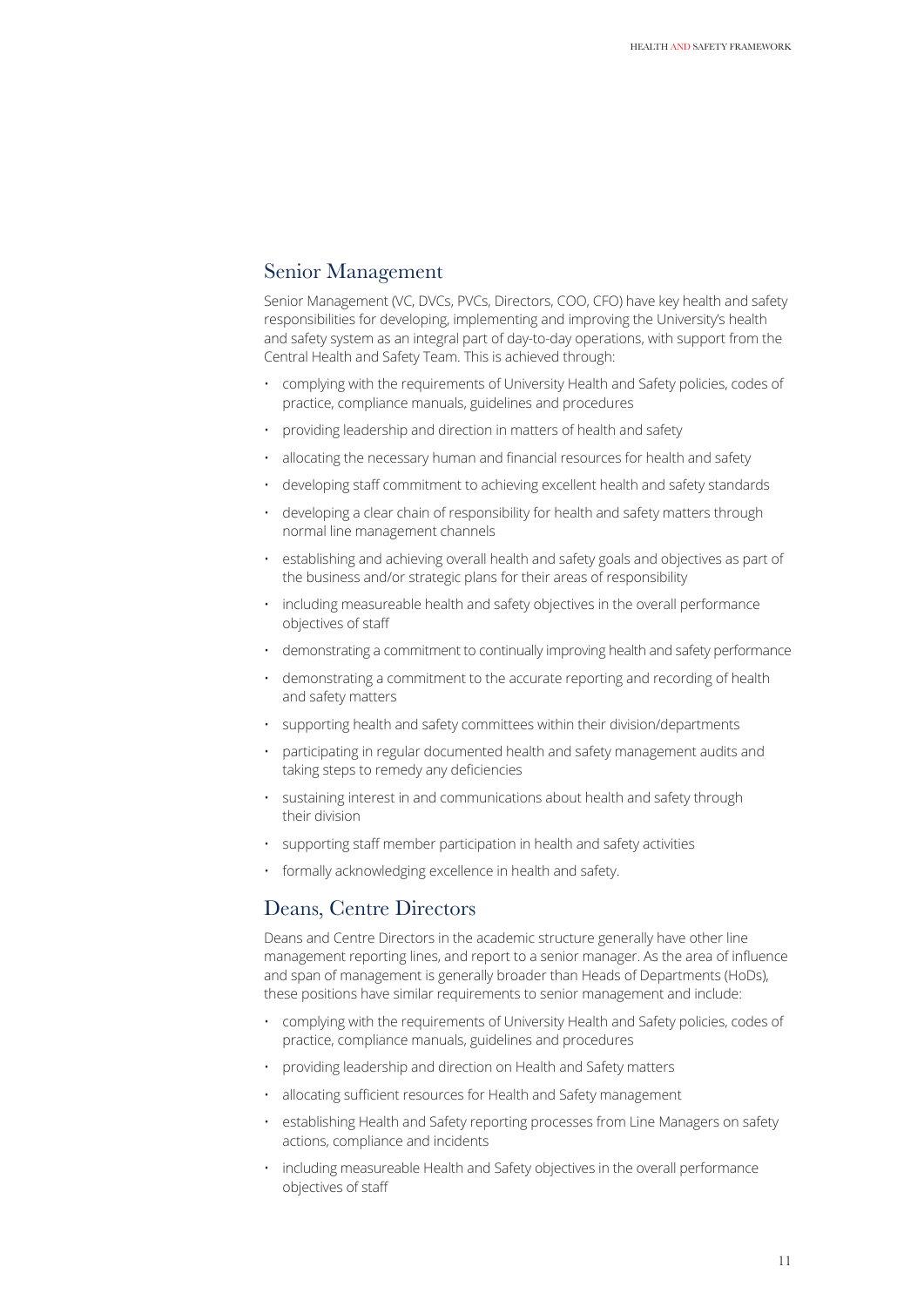- demonstrating a commitment to continually improving Health and Safety performance
- demonstrating a commitment to the accurate reporting and recording of Health and Safety matters
- participating in regular documented Health and Safety management audits and taking steps to remedy any deficiencies
- sustaining interest in and communications about Health and Safety through their division
- supporting staff member participation in Health and Safety activities.

### Line Managers

Line Managers, (HODs, Managers) are responsible for taking reasonably practicable steps to create a safe and healthy work environment. These include:

- complying with the requirements of University Health and Safety policies, codes of practice, compliance manuals, guidelines and procedures
- implementing hazard/risk management procedures in every work area under their control. This includes formalising regular reviews of currently identified hazards and arranging for new processes, equipment or chemicals to be assessed for action and potential hazards prior to use
- taking reasonably practicable steps to eliminate hazards and risks, and where this is not possible, taking all reasonable practicable steps to minimise the risks and hazards
- informing staff, students (and contractors in appropriate circumstances) of any hazards to health and safety which are known to be associated with the key work they perform and the steps to be taken to control any such hazard
- ensuring that all staff members receive appropriate training and are involved in the improvement of systems and practices where relevant
- ensuring that unsafe acts and unsafe conditions are appropriately addressed
- conducting health and safety inspections and audits as scheduled and taking steps to remedy deficiencies as recommended
- ensuring all events are recorded accurately, investigated and reported
- ensuring that the health and safety implications of new research or novel technology are fully considered.

### **Supervisors**

Supervisors are any staff who have direct or indirect supervision of other staff or students. Supervisors are critical in relaying the importance of health and safety and their responsibilities include:

- representing the University as an employer while supervising staff or students in any University of Otago workplace
- providing a safe place of work for staff, students or others authorised to be in that place of work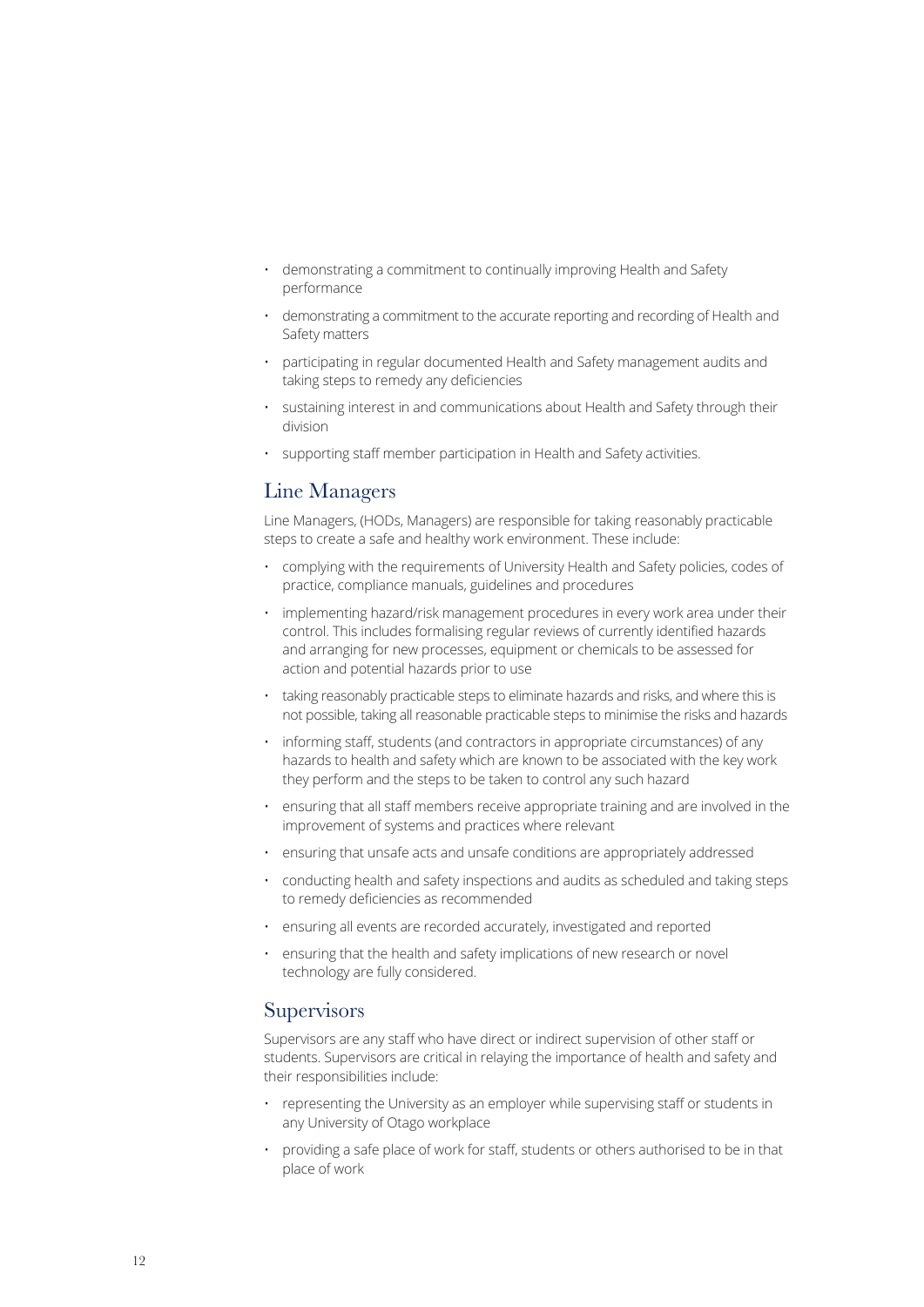- providing health and safety training to ensure competence for the work to be carried out in a safe manner. Where there is insufficient competence, adequate supervision of tasks is required
- being aware of the hazards and controls involved in the area of work
- ensuring all hazard controls are adhered to
- reporting any near hits, incidents or injuries to any person authorised to be in the place of work
- complying with the requirements of University Health and Safety policies, codes of practice, compliance manuals, guidelines and procedures
- providing feedback on areas of concern areas requiring improvement to health and safety systems.

### Lecturers/Tutors and Demonstrators

Teaching, tutoring and demonstrating positions have specific health and safety responsibilities for staff and students involved. Anywhere that these activities take place becomes a place of work and the legislation applies. Responsibilities include:

- complying with the requirements of University Health and Safety policies, codes of practice, compliance manuals, guidelines and procedures
- the emergency evacuation of the lecture space
- the assessment of health and safety risks and implementing the appropriate controls for the activities associated with teaching.

### Principal Investigators (PIs)

PIs often have direct and indirect supervision of staff and students similar to that of Supervisors. In addition they must ensure that:

- they comply with the requirements of University Health and Safety policies, codes of practice, compliance manuals, guidelines and procedures
- all project proposals and grant applications take full account of the health and safety risks so the proposed research and the likely costs of mitigating these risks are included in the proposal/grant application
- an initial risk assessment is completed, all hazardous activities are assessed, and controls are identified and implemented before work commences
- all risk assessments and control procedures are regularly reviewed and properly documented, and these records are managed appropriately
- individuals are properly supervised until they have received the necessary instruction, information and training to ensure that they are competent to carry out their work.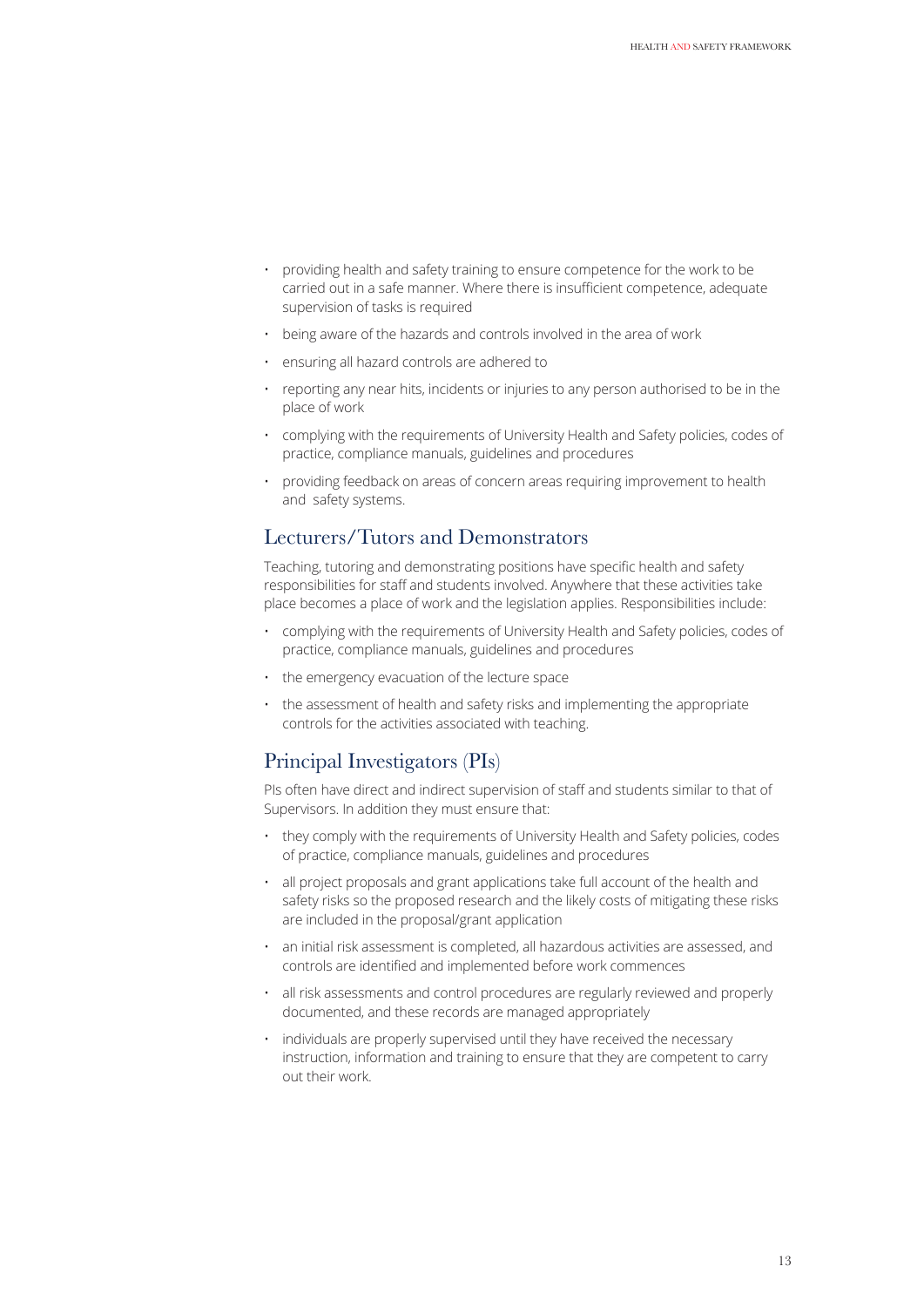## Individuals (staff, students and contractors)

All staff, students, visitors and contractors have responsibilities under the Health and Safety at Work Act 2015 and the University of Otago Occupational Health and Safety Management System (OHSMS) for:

- becoming familiar with and abiding by all applicable University policies and guidelines and relevant statutory obligations
- following established procedures to ensure safe performance of a given task
- reporting all events (injury, illness, near misses, incidents) regardless of severity
- reporting hazards which may result in an injury, illness, spill or fire
- advising colleagues and relevant staff members when unsafe acts and /or conditions occur
- correcting unsafe conditions when appropriate, possible and safe to do so; and behaving in a manner which does not endanger the health and safety of themselves, other employees or students
- In addition, for contractors, there may be specific requirements for site safety plans and work procedures to be documented and approved by the University, and
- contractors are required to report all incidents on site, including near misses, and have specific reporting responsibilities to external agencies (such as MBIE).

### Visiting workers

The University has a legal duty to safeguard the health and safety of all visitors to its premises.

- Visiting workers are expected to comply with safety procedures in the same manner as employees.
- When visiting staff disregard safety provisions, they are exposing the University to risk, and departments are required to take actions to address this risk.

#### Staff who engage or manage contractors

Contractors on site have responsibility for ensuring that their work does not cause harm to their own employees, as well as to staff, students and visitors in the place of work. Contractors are managed through the University of Otago Health and Safety Compliant Contractors Policy and Procedure to ensure that all contractors engaged on site meet health and safety practice requirements.

- Only approved contractors are engaged for work on site
- Contractors attend an induction and must abide by the Health and Safety requirements of the University while on site.
- Regular monitoring of contractors is conducted to ensure safety standards are met
- Any incidents involving contractors are reported
- Where contractors are exposing the University to unacceptable risk, staff engaging contractors have the right to stop the work until resolved.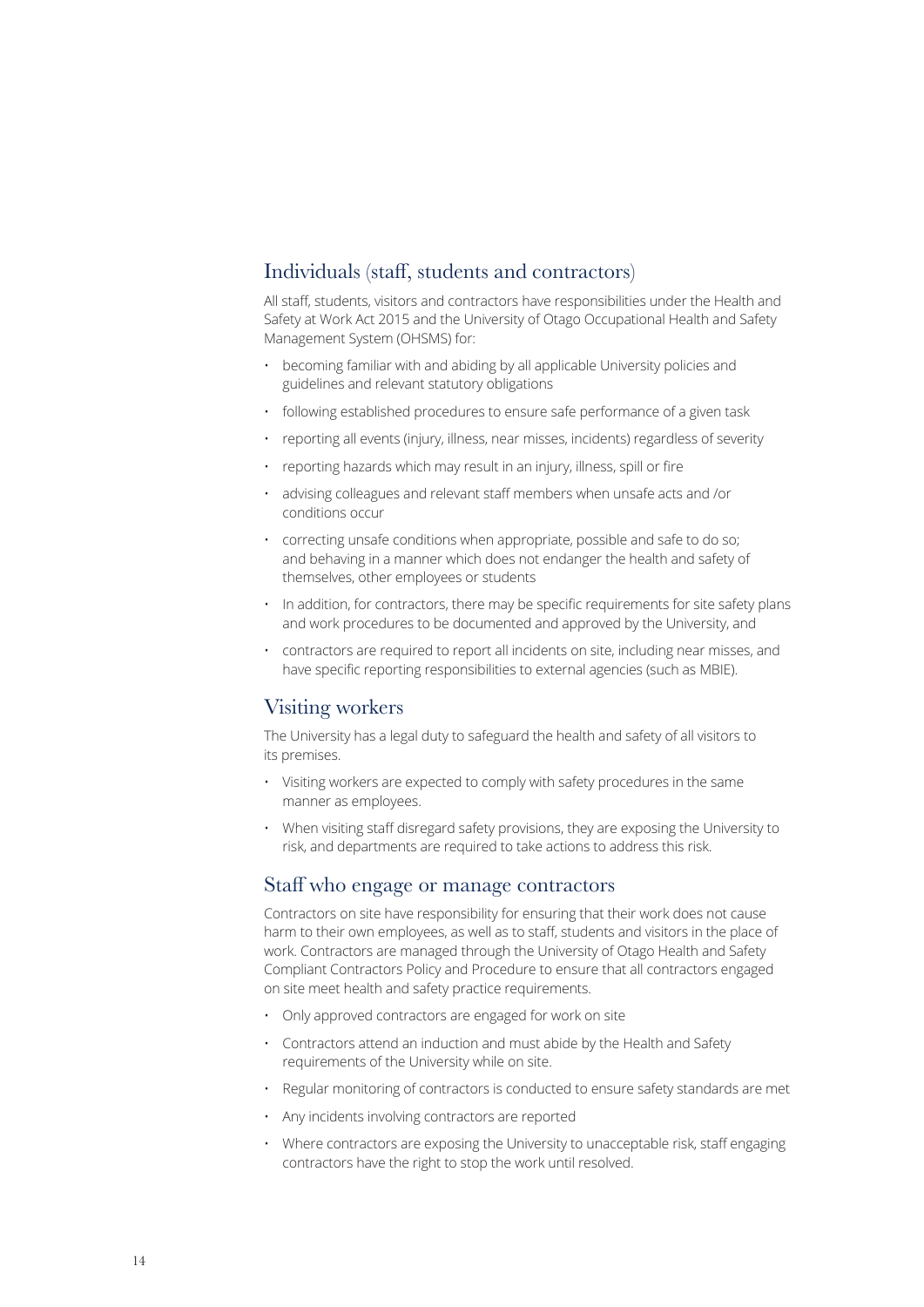## Departmental Health & Safety Officers (DHSO)

DHSOs have specific health and safety responsibilities within their department/work area. All DHSOs should have the DHSO job description requirements included in their job description and have a time allocation to allow them to complete the related tasks. The tasks include:

- complete hazard identification and maintain the hazards register within Vault including reviews of the register and hazard auditing
- maintain the incident register through Vault for the department and to complete investigations
- report hazard management issues that require further controls to the HOD/Manager
- implement health and safety initiatives from the University Health and Safety Team
- liaise with Departmental Emergency Wardens to ensure emergency procedures are in place and practiced as necessary
- ensure that effective health and safety training, information and supervision is available to those who require it
- complete the induction of new staff with respect to the health and safety requirements
- act as a resource for information on health and safety matters
- liaise with other departments and organisations as necessary.

## Workplace First Aiders

First Aiders in departments are responsible for the provision of first aid care to anyone injured in their place of work. First Aiders are required to complete a Comprehensive First Aid Course (unit standard 6400, 6401 and 6402) and are specifically designated as the First Aider in the workplace. Depending on the department, the First Aider may or may not be responsible for the first aid kits in the department.

## Fire Wardens/Building Wardens

Building Wardens and Emergency Wardens are designated responders in the event of the fire alarm sounding or any other reason for evacuation of a building. They are trained in the evacuation of their particular building and liaise with the Fire Service. Fire drills are required to be held every semester.

## Health and Safety Representatives

Health and Safety Representatives are elected as per the Employee Participation Agreement, as an alternative mechanism to report any health and safety concerns, and to further health and safety management and delivery. Health and Safety Representatives:

- are an additional contact point for staff and students to raise health and safety issues
- provide support to DHSOs in the provision of health and safety information
- facilitate increased involvement by employees and their representatives in health and safety matters.